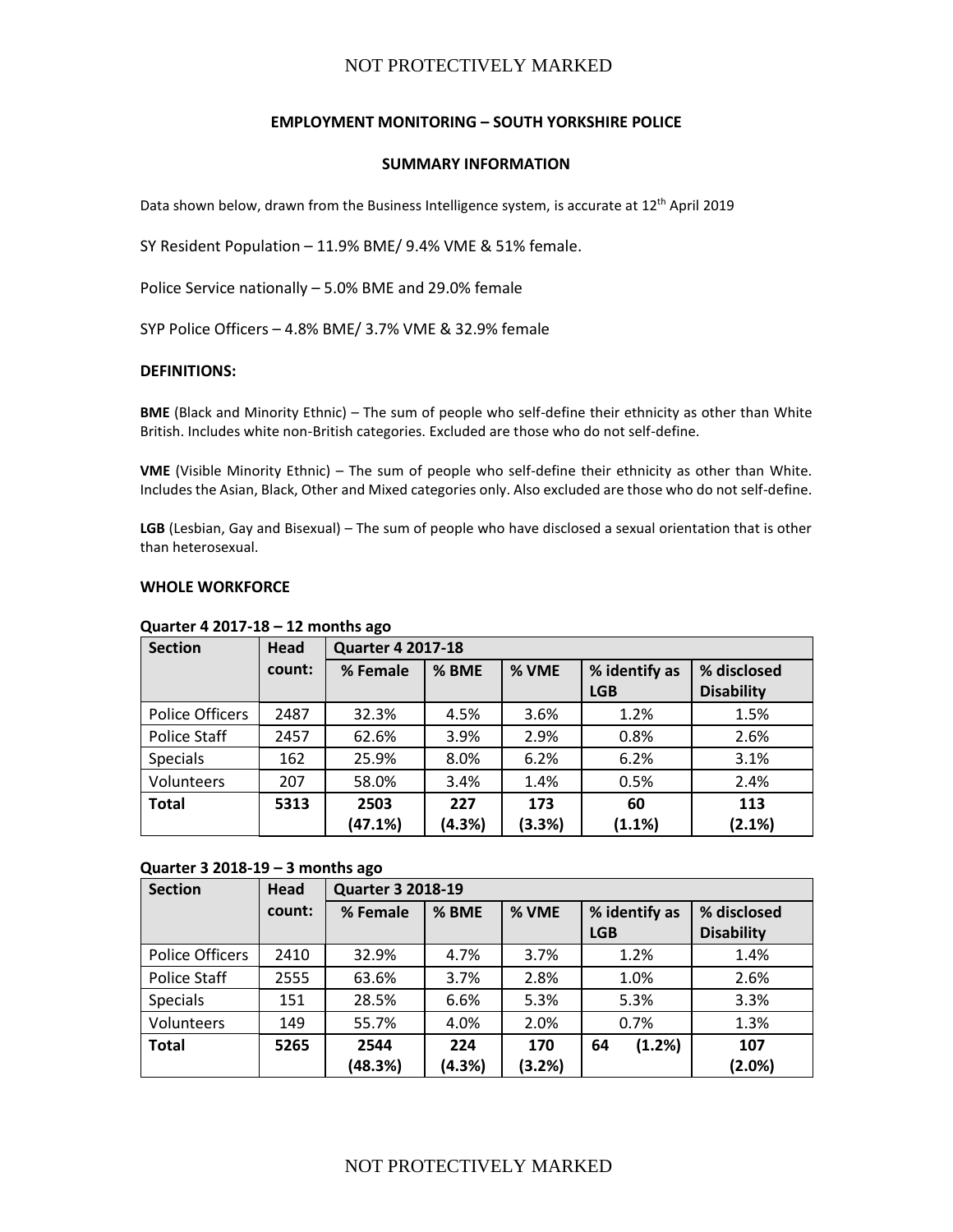| <b>Section</b>  | Head   | <b>Quarter 4 2018-19</b> |        |        |               |                   |  |
|-----------------|--------|--------------------------|--------|--------|---------------|-------------------|--|
|                 | count: | % Female                 | % BME  | % VME  | % identify as | % disclosed       |  |
|                 |        |                          |        |        | <b>LGB</b>    | <b>Disability</b> |  |
| Police Officers | 2426   | 797                      | 116    | 90     | 33            | 35                |  |
|                 |        | (32.9%)                  | (4.8%) | (3.7%) | (1.4%)        | (1.4%)            |  |
| Police Staff    | 2563   | 63.5%                    | 3.8%   | 2.8%   | 1.0%          | 2.7%              |  |
| <b>Specials</b> | 155    | 26.5%                    | 7.7%   | 5.2%   | 4.5%          | 4.5%              |  |
| Volunteers      | 126    | 61.1%                    | 4.0%   | 3.2%   | 0.8%          | 1.6%              |  |
| <b>Total</b>    | 5270   | 2542                     | 231    | 174    | 67            | 113               |  |
|                 |        | (48.2%)                  | (4.4%) | (3.3%) | (1.3%)        | (2.1%)            |  |

### **Quarter 4 2018-19**

This quarter has seen a small increase in the workforce total, with rises in police officers, staff and specials but a substantial drop (-23) in numbers of volunteers. This halts the trend of the earlier quarters of this financial year, in which the whole workforce continued to shrink.

Proportions of people with diverse characteristics show small but encouraging change in the last twelve months. Among police officers, proportions of female officers remain at a 9-month plateau of 32.9% but BME officers have climbed again to 4.8%. LGB officers have also climbed (+0.2% this quarter) to a new high of 1.4%.

The Sexual Orientation data is now from a 30.5% response rate. This rate continues its ongoing rise from 22.2% when first included into this report 21 months ago (+1.5% this quarter), suggesting people are increasingly confident to disclose this aspect of their diversity.

| <b>Religion or Belief</b> | <b>Police</b>   | <b>Police Staff</b> | <b>Special</b>    | <b>Volunteers</b> | <b>Total</b> |
|---------------------------|-----------------|---------------------|-------------------|-------------------|--------------|
|                           | <b>Officers</b> |                     | <b>Constables</b> |                   |              |
| <b>Buddhism</b>           |                 | 0                   | 0                 | 0                 | 1            |
| Christianity              | 822             | 834                 | 53                | 58                | 1767         |
| Hinduism                  | 1               | 5                   | 0                 | 0                 | 6            |
| <b>Islam</b>              | 18              | 11                  | 4                 | 4                 | 37           |
| Judaism                   | 0               | 0                   | 0                 | U                 |              |
| Sikhism                   | 6               | 4                   | 1                 | 0                 | 11           |
| No Religion               | 409             | 436                 | 69                | 32                | 946          |
| Other                     | 2               | 6                   | 0                 | 0                 | 8            |
| Prefer not to say         | 79              | 166                 | 7                 | 10                | 262          |
| No Response               | 1088            | 1101                | 21                | 22                | 2232         |
|                           |                 |                     |                   |                   | 5270         |

Religion & Belief by Workforce Section

The Religion and Belief data shown is compiled from a 57.6% response rate. This rate has also grown from 47.2% when the characteristic was first included in this report 21 months ago (+0.8% this quarter), again suggesting increasing confidence. The trend continues of most notable changes being increases in numbers of people who are of no religion.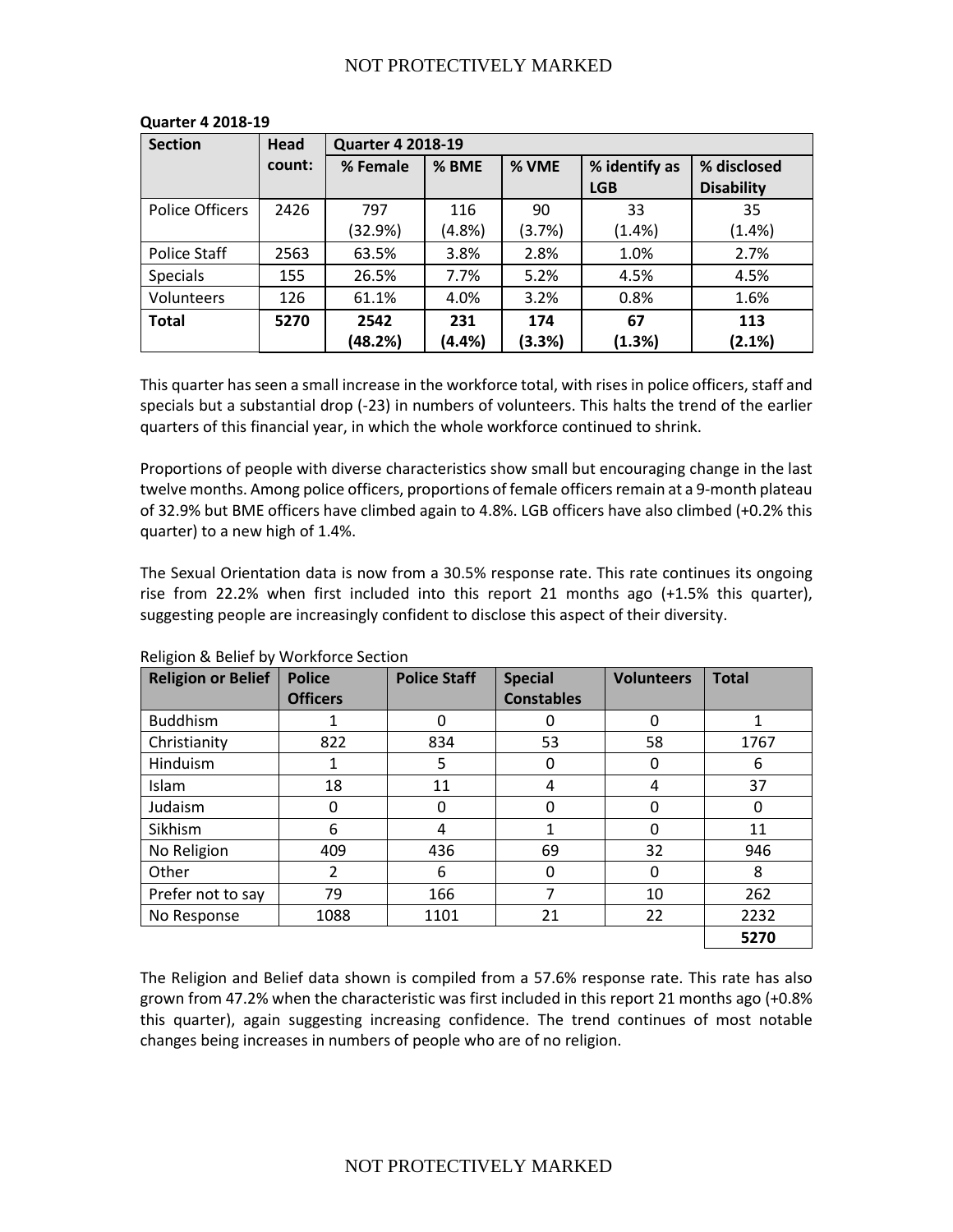## **POLICE OFFICERS BY RANK – HEADCOUNT**

| Rank (inc.            | Head   |                | <b>Quarter 3 2018-19</b> |              |                   |  |  |  |  |
|-----------------------|--------|----------------|--------------------------|--------------|-------------------|--|--|--|--|
| Temporary)            | Count: | % Female       | % BME                    | % VME        | % with Disability |  |  |  |  |
| <b>Chief Officers</b> | 5      | 20%            | 0%                       | 0%           | 0%                |  |  |  |  |
| Ch Supt               | 7      | 14.3%          | 0%                       | 0%           | 0%                |  |  |  |  |
| Supt                  | 18     | 33.3%          | 5.6%                     | 5.6%         | 0%                |  |  |  |  |
| Ch Insp               | 36     | 30.6%          | 2.8%                     | 2.8%         | 0%                |  |  |  |  |
| Inspector             | 107    | 26.2%          | 3.7%                     | 3.7%         | 0.9%              |  |  |  |  |
| Sergeant              | 337    | 24.0%          | 3.6%                     | 2.4%         | 0.9%              |  |  |  |  |
| Constable             | 1900   | 35.0%          | 5.0%                     | 3.9%         | 1.6%              |  |  |  |  |
| <b>TOTAL</b>          | 2410   | 793<br>(32.9%) | 113<br>(4.7%)            | 88<br>(3.7%) | 35<br>$(1.4\%)$   |  |  |  |  |

## **Quarter 3 2018-19 – 3 months ago**

*Totals shown at each rank are the sum of substantive and temporary post-holders.*

# **Quarter 4 2018-19**

| Rank (inc.            | Head   | <b>Quarter 4 2018-19</b> |        |        |                   |  |  |  |
|-----------------------|--------|--------------------------|--------|--------|-------------------|--|--|--|
| Temporary)            | Count: | % Female                 | % BME  | % VME  | % with Disability |  |  |  |
|                       |        |                          |        |        |                   |  |  |  |
| <b>Chief Officers</b> | 5      | 20%                      | 0%     | 0%     | 0%                |  |  |  |
| Ch Supt               | 7      | 14.3%                    | 0%     | 0%     | 0%                |  |  |  |
| Supt                  | 19     | 31.6%                    | 5.3%   | 5.3%   | 0%                |  |  |  |
| Ch Insp               | 35     | 34.3%                    | 0%     | 0%     | 0%                |  |  |  |
| Inspector             | 108    | 25.9%                    | 5.6%   | 5.6%   | 0.9%              |  |  |  |
| Sergeant              | 346    | 25.4%                    | 3.2%   | 2.0%   | 0.9%              |  |  |  |
| Constable             | 1906   | 34.7%                    | 5.1%   | 4.0%   | 1.6%              |  |  |  |
| <b>TOTAL</b>          | 2426   | 797                      | 116    | 90     | 35                |  |  |  |
|                       |        | (32.9%)                  | (4.8%) | (3.7%) | (1.4%)            |  |  |  |

*Totals shown at each rank are the sum of substantive and temporary post-holders.*

#### **Trends:**

### **Key areas of under-representation across the ranks:**

Among female police officers, representation is spread with some evenness across the ranks. Females occupy not less than 14.3% of positions in every rank category. While there is still work to be done around female representation, these figures are far less disproportionate than those around ethnicity and disability.

For BME/VME police officers, there is an absence in the two most senior rank categories. Minority ethnic presence among SYP police officers has some over-concentration in constable ranks (detective and uniform) and marked under-representation in the sergeant rank.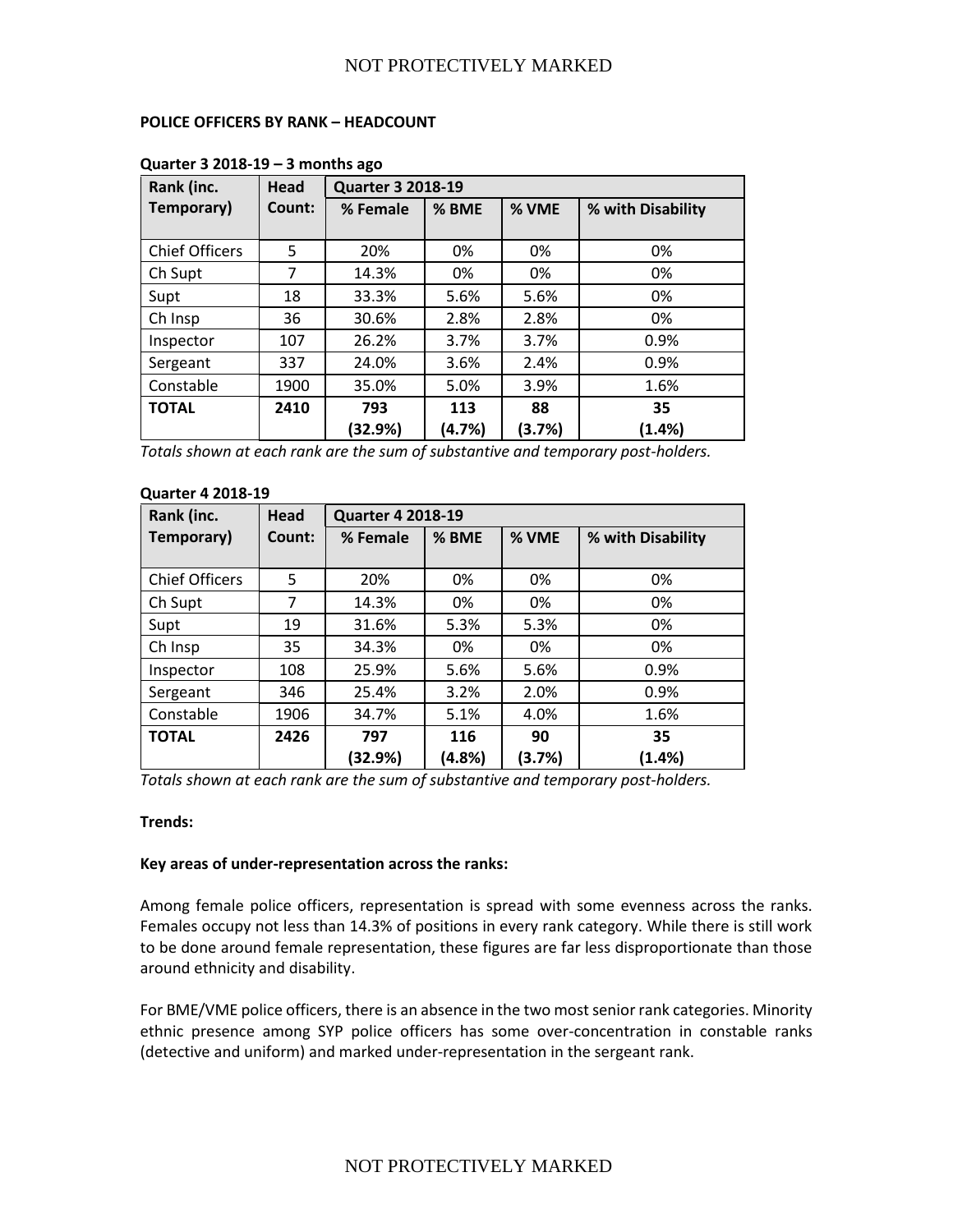## **POLICE STAFF**

| Pay Grade    | Head   |          | <b>Quarter 3 2018-19</b> |        |                   |  |  |  |  |
|--------------|--------|----------|--------------------------|--------|-------------------|--|--|--|--|
|              | Count: | % Female | % BME                    | % VME  | % with Disability |  |  |  |  |
|              |        |          |                          |        |                   |  |  |  |  |
| ACO & Execs  | 24     | 62.5%    | 0%                       | 0%     | 0%                |  |  |  |  |
| Band G-H     | 60     | 73.3%    | 6.7%                     | 3.3%   | 3.3%              |  |  |  |  |
| Band E-F     | 266    | 52.3%    | 4.1%                     | 3.0%   | 1.9%              |  |  |  |  |
| Band C-D     | 1326   | 56.1%    | 3.2%                     | 2.3%   | 2.3%              |  |  |  |  |
| Band A-B     | 871    | 77.8%    | 4.2%                     | 3.4%   | 3.3%              |  |  |  |  |
| Apprentice   | 6      | 66.7%    | 0%                       | 0%     | 0%                |  |  |  |  |
| <b>TOTAL</b> | 2552   | 1624     | 95                       | 71     | 66                |  |  |  |  |
|              |        | (63.6%)  | (3.7%)                   | (2.8%) | (2.6%)            |  |  |  |  |

#### **Quarter 3 – 3 months ago**

*Dual band roles (e.g. Band B/C) are included in the higher of the two possible grades.*

| Pay Grade    | <b>Head</b> | <b>Quarter 4 2018-19</b> |        |        |                   |  |  |  |
|--------------|-------------|--------------------------|--------|--------|-------------------|--|--|--|
|              | Count:      | % Female                 | % BME  | % VME  | % with Disability |  |  |  |
|              |             |                          |        |        |                   |  |  |  |
| ACO & Execs  | 23          | 65.2%                    | 0%     | 0%     | 0%                |  |  |  |
| Band G-H     | 64          | 73.4%                    | 6.3%   | 3.1%   | 3.1%              |  |  |  |
| Band E-F     | 274         | 51.1%                    | 4.0%   | 2.9%   | 1.8%              |  |  |  |
| Band C-D     | 1330        | 55.9%                    | 3.5%   | 2.6%   | 2.3%              |  |  |  |
| Band A-B     | 864         | 77.0%                    | 4.3%   | 3.2%   | 3.6%              |  |  |  |
| Apprentice   | 8           | 75%                      | 0%     | 0%     | 0%                |  |  |  |
| <b>TOTAL</b> | 2563        | 1627                     | 98     | 72     | 69                |  |  |  |
|              |             | (63.5%)                  | (3.8%) | (2.8%) | (2.7%)            |  |  |  |

*Dual band roles (e.g. Band B/C) are included in the higher of the two possible grades.*

Notable patterns among police staff include that females are in higher numbers than males in every pay category. Peaks of male representation are in the middle grades (C to F).

BME and VME groups have lower proportions generally than among police officers, though there is strongest representation at grades E to H inclusive. Greater proportions of police staff than officers (2.7% > 1.4%) have disclosed disabilities.

### **RECRUITMENT**

| <b>Section</b>         | Total            | <b>Female</b> | <b>BME</b><br><b>VME</b> |           | <b>With</b>       |  |  |  |
|------------------------|------------------|---------------|--------------------------|-----------|-------------------|--|--|--|
|                        | <b>Recruited</b> |               |                          |           | <b>Disability</b> |  |  |  |
| <b>Police Officers</b> | 211              | 82 (38.9%)    | 14 (6.6%)                | 10 (4.7%) | 5(2.4%)           |  |  |  |
| <b>Police Staff</b>    | 279              | 162           | 15                       | 12        |                   |  |  |  |
| <b>Specials</b>        | 12               |               |                          |           |                   |  |  |  |
| <b>Volunteers</b>      | 52               | 33            |                          |           |                   |  |  |  |
| <b>Total</b>           | 554              | 279 (50.4%)   | 32 (5.8%)                | 23 (4.2%) | 17 (3.1%)         |  |  |  |

#### **Quarters 1-4 2017-18**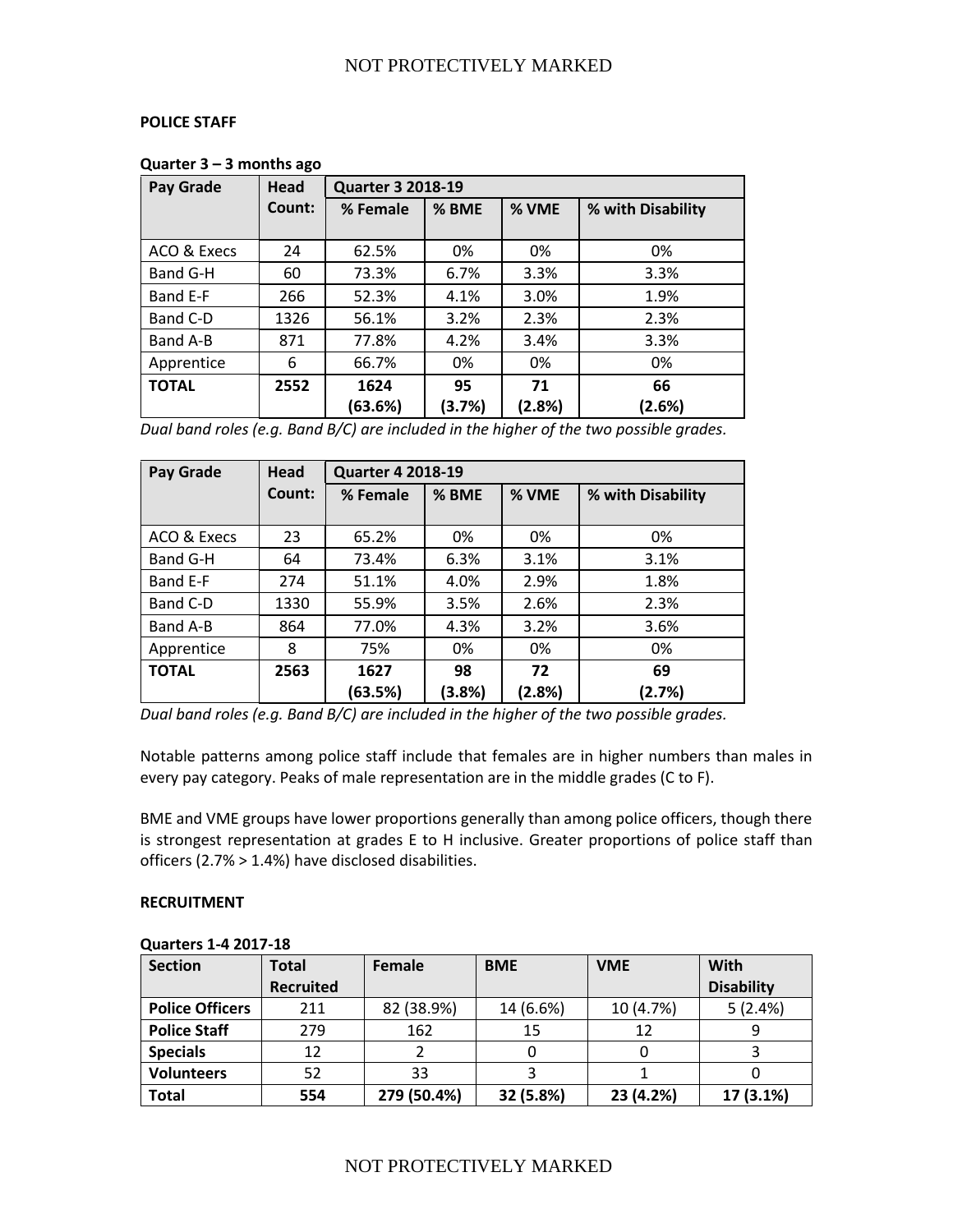Totals for police officer recruitment are the sums of transferees into the force and new starters.

| <b>Section</b>         | Total            | <b>BME</b><br>Female |             | <b>VME</b> | With              |  |  |
|------------------------|------------------|----------------------|-------------|------------|-------------------|--|--|
|                        | <b>Recruited</b> |                      |             |            | <b>Disability</b> |  |  |
| <b>Police Officers</b> | 30               | 8(26.7%)             | $3(10.0\%)$ | 2(6.7%)    | 1(3.3%)           |  |  |
| <b>Police Staff</b>    | 70               | 44                   |             |            |                   |  |  |
| <b>Specials</b>        | 18               |                      |             |            |                   |  |  |
| <b>Volunteers</b>      |                  |                      |             |            |                   |  |  |
| <b>Total</b>           | 126              | 64 (50.8%)           | 11 (8.7%)   | 9(7.1%)    | 4 (3.2%)          |  |  |

# **Quarter 1 2018-19**

#### **Quarter 2 2018-19**

| <b>Section</b>         | Total            | Female     | <b>BME</b> | <b>VME</b> | With              |
|------------------------|------------------|------------|------------|------------|-------------------|
|                        | <b>Recruited</b> |            |            |            | <b>Disability</b> |
| <b>Police Officers</b> | 17               | 3(17.6%)   | 2(11.8%)   | 1(5.9%)    |                   |
| <b>Police Staff</b>    | 98               |            |            |            |                   |
| <b>Specials</b>        | 19               |            |            |            |                   |
| <b>Volunteers</b>      | 11               |            |            |            |                   |
| <b>Total</b>           | 145              | 89 (61.4%) | 8(5.5%)    | 6(4.1%)    | 2(1.4%)           |

#### **Quarter 3 2018-19**

| <b>Section</b>         | Total            | Female     | <b>BME</b> | <b>VME</b> | <b>With</b>       |
|------------------------|------------------|------------|------------|------------|-------------------|
|                        | <b>Recruited</b> |            |            |            | <b>Disability</b> |
| <b>Police Officers</b> |                  |            |            |            |                   |
| <b>Police Staff</b>    | 89               | 62         |            |            |                   |
| <b>Specials</b>        |                  |            |            |            |                   |
| <b>Volunteers</b>      |                  |            |            |            |                   |
| <b>Total</b>           | 100              | 68 (68.0%) | 4 (4.0%)   | 3(3.0%)    | 1(1.0%)           |

## **Quarter 4 2018-19**

| <b>Section</b>         | Total            | Female     | <b>BME</b> | <b>VME</b> | <b>With</b>       |
|------------------------|------------------|------------|------------|------------|-------------------|
|                        | <b>Recruited</b> |            |            |            | <b>Disability</b> |
| <b>Police Officers</b> | 61               | 16         |            |            |                   |
| <b>Police Staff</b>    | 74               | 43         |            |            |                   |
| <b>Specials</b>        | 22               |            |            |            |                   |
| <b>Volunteers</b>      | 17               | 12         |            |            |                   |
| <b>Total</b>           | 174              | 78 (44.8%) | 13 (7.5%)  | 6(3.4%)    | 4(2.3%)           |

#### **Quarter 1-4 2018-19**

| <b>Section</b>         | Total            | Female      | <b>BME</b> | <b>VME</b> | With              |
|------------------------|------------------|-------------|------------|------------|-------------------|
|                        | <b>Recruited</b> |             |            |            | <b>Disability</b> |
| <b>Police Officers</b> | 108              | 27 (25.0%)  | 10 (9.3%)  | 6(5.6%)    | 2(1.9%)           |
| <b>Police Staff</b>    | 331              | 220         | 16         | 10         | b                 |
| <b>Specials</b>        | 59               | 23          | 4          |            |                   |
| <b>Volunteers</b>      | 47               | 29          | 6          |            |                   |
| <b>Total</b>           | 545              | 299 (54.9%) | 36 (6.6%)  | 24 (4.4%)  | 11 (2.0%)         |

# NOT PROTECTIVELY MARKED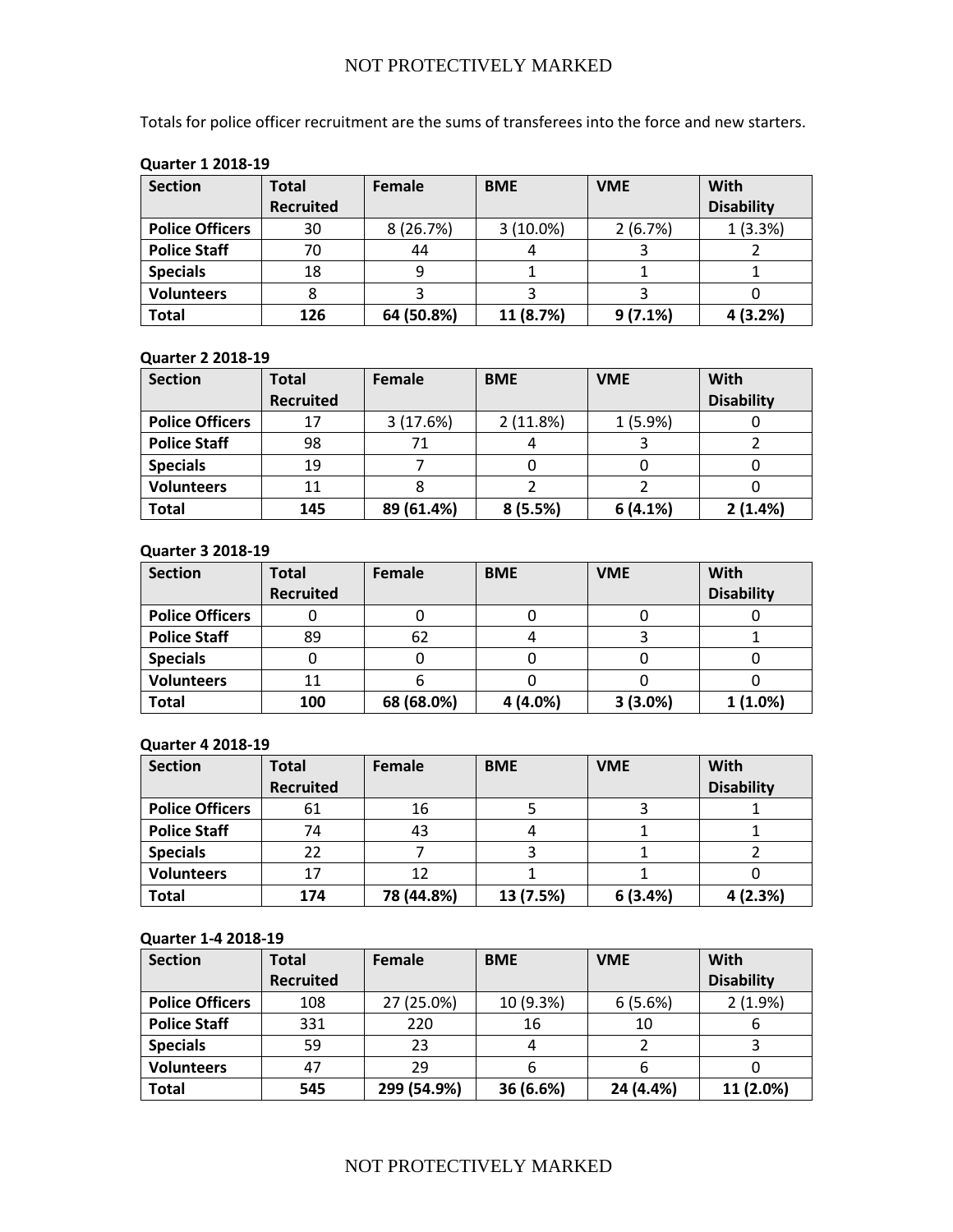Diversity in recruitment is a mixed picture this quarter. The over-representation of females among police staff recruitment is a continuing factor, with the same trend present among volunteers. Among police officer or special constable recruitment, males are over-represented and by a greater margin than in the past.

BME and VME recruitment has increased this quarter with above-establishment numbers of new starters being BME in police officer, police staff and specials categories.

| <b>Police Officers</b><br>2016-17 | <b>Total</b><br><b>Recruited</b> | Female     | <b>BME</b> | <b>VME</b> | <b>With</b><br><b>Disability</b> |
|-----------------------------------|----------------------------------|------------|------------|------------|----------------------------------|
| Q1                                | 30                               |            |            |            |                                  |
| Q <sub>2</sub>                    | 37                               | 15         |            |            |                                  |
| Q <sub>3</sub>                    | 16                               |            |            |            |                                  |
| Q4                                | 98                               | 31         |            |            |                                  |
| <b>Total</b>                      | 181                              | 61 (33.7%) | 8(4.4%)    | 8(4.4%)    | 3(1.7%)                          |

#### **POLICE OFFICER RECRUITMENT**

| <b>Police Officers</b> | <b>Total</b>     | Female     | <b>BME</b> | <b>VME</b> | With              |
|------------------------|------------------|------------|------------|------------|-------------------|
| 2017-18                | <b>Recruited</b> |            |            |            | <b>Disability</b> |
| Q <sub>1</sub>         | 59               | 23         |            |            |                   |
| Q <sub>2</sub>         | 70               | 29         |            |            |                   |
| Q <sub>3</sub>         | 32               | 16         |            |            |                   |
| Q <sub>4</sub>         | 50               | 14         |            |            |                   |
| <b>Total</b>           | 211              | 82 (38.9%) | 14 (6.6%)  | 10 (4.7%)  | 5(2.4%)           |

| <b>Police Officers</b> | Total            | Female     | <b>BME</b>  | <b>VME</b> | With              |
|------------------------|------------------|------------|-------------|------------|-------------------|
| 2018-19                | <b>Recruited</b> |            |             |            | <b>Disability</b> |
| Q1                     | 30               | 8(26.7%)   | $3(10.0\%)$ | 2(6.7%)    | 1(3.3%)           |
| Q <sub>2</sub>         | 17               | 3(17.6%)   | 2(11.8%)    | 1(5.9%)    |                   |
| Q <sub>3</sub>         |                  |            |             |            |                   |
| Q4                     | 61               | 16 (26.2%) | 5(8.2%)     | 3(4.9%)    | 1(1.6%)           |
| <b>Total</b>           | 108              | 27 (25.0%) | 10 (9.3%)   | 6(5.6%)    | 2(1.9%)           |

For 2017-18, the recruitment of female officers for the year was 38.9%, with BME and VME officers at 6.6% and 4.7% respectively. These figures were improvements upon those of the 2016- 17 year.

With full data now available for the 2018-19 year, the table above shows a significant decrease in the proportions of female recruits (-13.9% to 25.0%) with rises in the proportions of BME (+2.7% to 9.3%) and VME (+0.9% to 5.6%) recruits. The drop in ratios of female recruits reverses a longstanding trend that had contributed to the SYP police establishment reaching a peak of 32.9%, well above the service average across all forces of 29.0%.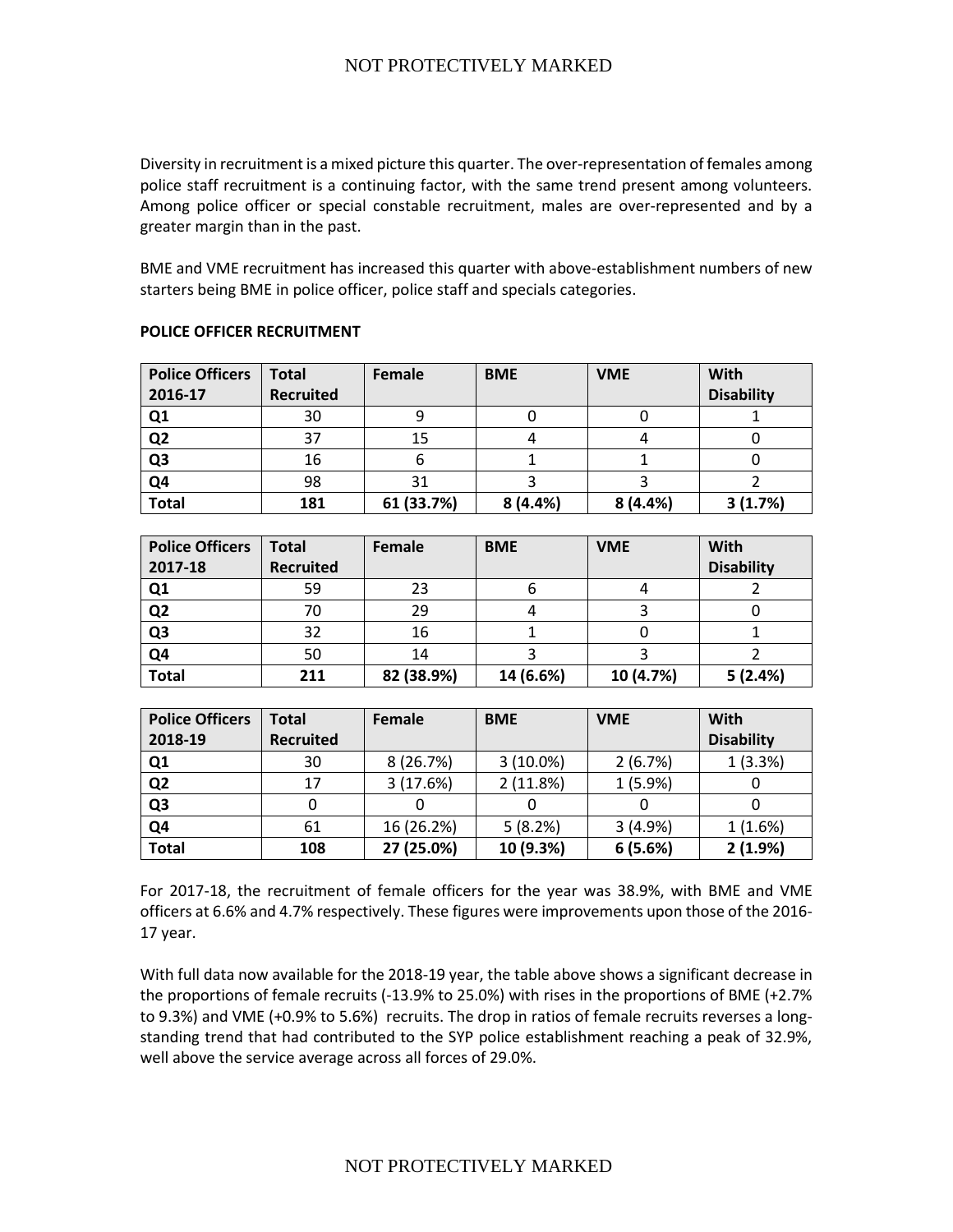## **ALL LEAVERS**

## **Quarter 1-4 2017-18**

| <b>Section</b>         | Total          | Female      | <b>BME</b> | <b>VME</b> | With              |
|------------------------|----------------|-------------|------------|------------|-------------------|
|                        | <b>Leavers</b> |             |            |            | <b>Disability</b> |
| <b>Police Officers</b> | 262            | 79 (30.2%)  | 17 (6.5%)  | 11 (4.2%)  | 5(1.9%)           |
| <b>Police Staff</b>    | 184            | 103         | 13         | 11         |                   |
| <b>Specials</b>        | 122            | 41          | 6          |            |                   |
| <b>Volunteers</b>      | 22             |             |            |            |                   |
| <b>Total</b>           | 590            | 232 (39.3%) | 39 (6.6%)  | 29 (4.9%)  | 18 (3.1%)         |

### **Quarter 1 2018-19**

| <b>Section</b>         | Total          | Female     | <b>BME</b> | <b>VME</b> | With              |
|------------------------|----------------|------------|------------|------------|-------------------|
|                        | <b>Leavers</b> |            |            |            | <b>Disability</b> |
| <b>Police Officers</b> | 53             | 10 (18.9%) | 2(3.8%)    | 2(3.8%)    | 3(5.7%)           |
| <b>Police Staff</b>    | 48             | 27         |            |            |                   |
| <b>Specials</b>        | 18             |            |            |            |                   |
| <b>Volunteers</b>      |                |            |            |            |                   |
| <b>Total</b>           | 122            | 44 (36.1%) | 6(4.9%)    | 5(4.1%)    | 4(3.3%)           |

# **Quarter 2 2018-19**

| <b>Section</b>         | Total          | Female     | <b>BME</b> | <b>VME</b> | With              |
|------------------------|----------------|------------|------------|------------|-------------------|
|                        | <b>Leavers</b> |            |            |            | <b>Disability</b> |
| <b>Police Officers</b> | 57             | 13 (22.8%) | 3(5.3%)    | 3(5.3%)    | 1(1.8%)           |
| <b>Police Staff</b>    | 55             | 25         |            |            |                   |
| <b>Specials</b>        | 18             |            |            |            |                   |
| <b>Volunteers</b>      |                |            |            |            |                   |
| <b>Total</b>           | 133            | 46 (34.6%) | 8(6.0%)    | 7(5.3%)    | 5(3.8%)           |

### **Quarter 3 2018-19**

| <b>Section</b>         | Total          | Female      | <b>BME</b> | <b>VME</b> | With              |
|------------------------|----------------|-------------|------------|------------|-------------------|
|                        | <b>Leavers</b> |             |            |            | <b>Disability</b> |
| <b>Police Officers</b> | 30             | 5(16.7%)    | $0(0\%)$   | $0(0\%)$   | 1(3.3%)           |
| <b>Police Staff</b>    | 60             | 39          |            |            |                   |
| <b>Specials</b>        | 13             |             |            |            |                   |
| <b>Volunteers</b>      | 83             | 51          |            |            |                   |
| <b>Total</b>           | 186            | 100 (53.8%) | 11 (5.9%)  | 7(3.8%)    | 4(2.2%)           |

# NOT PROTECTIVELY MARKED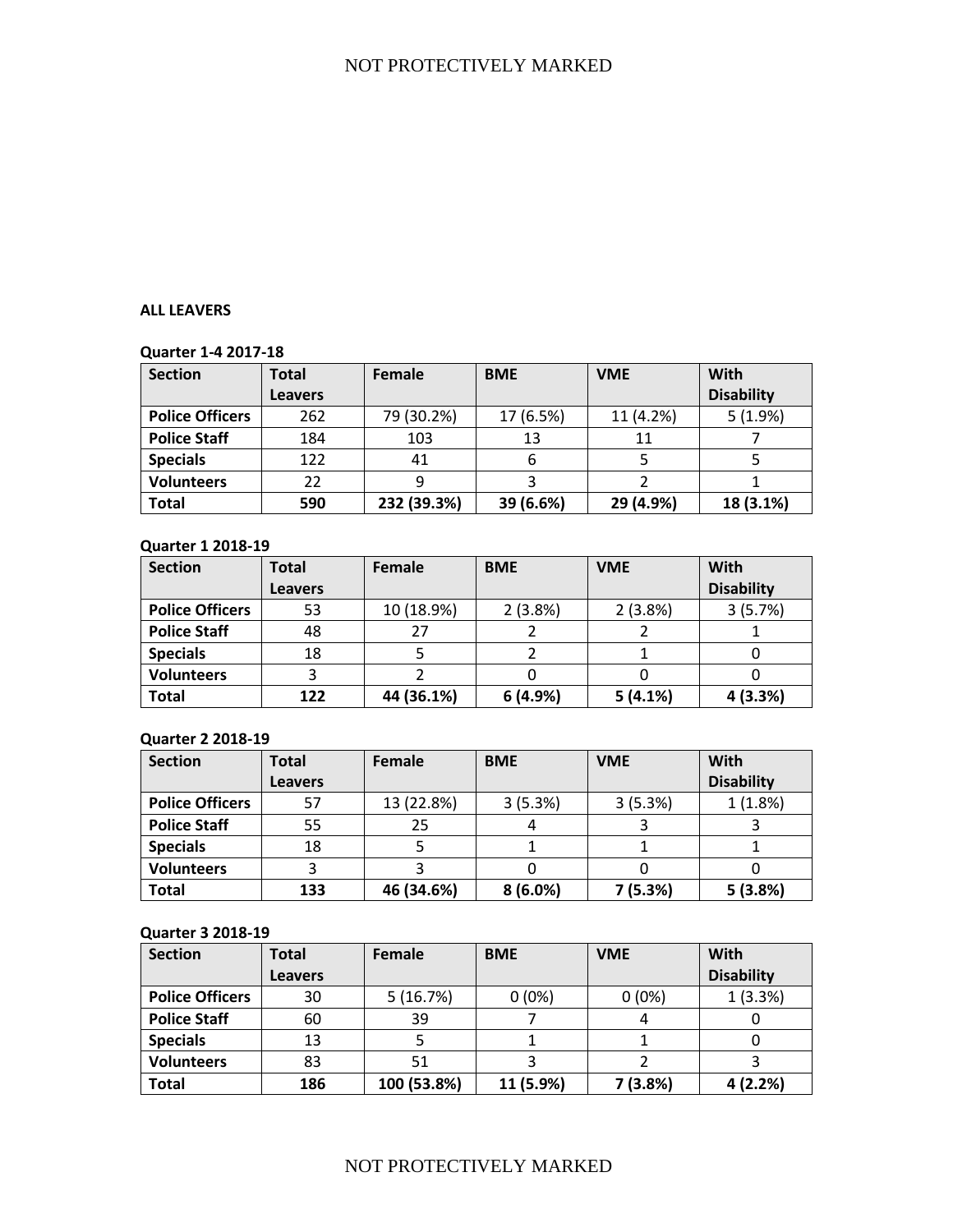| <b>Section</b>         | <b>Total</b>   | Female     | <b>BME</b> | <b>VME</b> | With              |
|------------------------|----------------|------------|------------|------------|-------------------|
|                        | <b>Leavers</b> |            |            |            | <b>Disability</b> |
| <b>Police Officers</b> | 49             | 13 (26.5%) | $2(4.1\%)$ | 1(2.0%)    | 1(2.0%)           |
| <b>Police Staff</b>    | 66             | 39         |            | U          |                   |
| <b>Specials</b>        | 18             |            |            |            |                   |
| <b>Volunteers</b>      | 57             | 30         |            |            |                   |
| <b>Total</b>           | 190            | 91 (47.9%) | 6(3.2%)    | 2(1.1%)    | 4(2.1%)           |

#### **Quarter 4 2018-19**

## **Quarter 1-4 2018-19**

| <b>Section</b>         | Total          | Female      | <b>BME</b> | <b>VME</b> | With              |
|------------------------|----------------|-------------|------------|------------|-------------------|
|                        | <b>Leavers</b> |             |            |            | <b>Disability</b> |
| <b>Police Officers</b> | 189            | 41 (21.7%)  | 7(3.7%)    | 6(3.2%)    | 6(3.2%)           |
| <b>Police Staff</b>    | 229            | 130         | 14         | 9          |                   |
| <b>Specials</b>        | 67             | 24          |            | 4          |                   |
| <b>Volunteers</b>      | 146            | 86          |            |            |                   |
| <b>Total</b>           | 631            | 281 (44.5%) | 31 (4.9%)  | 21 (3.3%)  | 17 (2.7%)         |

In 2017-18, total recruitment was outweighed by total leavers and the workforce shrank by -36 people. The diversity of the workforce as a whole changed in that period by +47 female, -7 BME, -6 VME and -1 person with disabilities.

In 2018-19, the trends have persisted. Total recruitment was outweighed again by leavers, the workforce shrank by -43, yet its diversity increased by +39 female, +4 BME and +1 VME with numbers of people with a disclosed disability remaining static.

Quarter 3 of 2018-19 saw a large reduction in numbers of volunteers. This follows the review of the dog training section and a sharp contraction of the puppy walker scheme.

#### **POLICE OFFICER LEAVERS**

| <b>Police Officers</b> | Total          | Female     | <b>BME</b> | <b>VME</b> | With              |
|------------------------|----------------|------------|------------|------------|-------------------|
| 2016-17                | <b>Leavers</b> |            |            |            | <b>Disability</b> |
| Q1                     | 58             | 17         |            |            |                   |
| Q <sub>2</sub>         | 57             | 10         |            |            |                   |
| Q <sub>3</sub>         | 40             |            |            |            |                   |
| Q4                     | 43             | 14         |            |            |                   |
| <b>Total</b>           | 198            | 49 (24.7%) | 9(4.5%)    | 7(3.5%)    | 8(4.0%)           |

| <b>Police Officers</b> | <b>Total</b>   | Female     | <b>BME</b> | <b>VME</b> | With              |
|------------------------|----------------|------------|------------|------------|-------------------|
| 2017-18                | <b>Leavers</b> |            |            |            | <b>Disability</b> |
| Q <sub>1</sub>         | 84             | 32         |            |            |                   |
| Q2                     | 56             |            |            |            |                   |
| Q <sub>3</sub>         | 85             | 27         |            |            |                   |
| Q <sub>4</sub>         | 37             |            |            |            |                   |
| <b>Total</b>           | 262            | 79 (30.2%) | 17 (6.5%)  | 11 (4.2%)  | 5(1.9%)           |

# NOT PROTECTIVELY MARKED